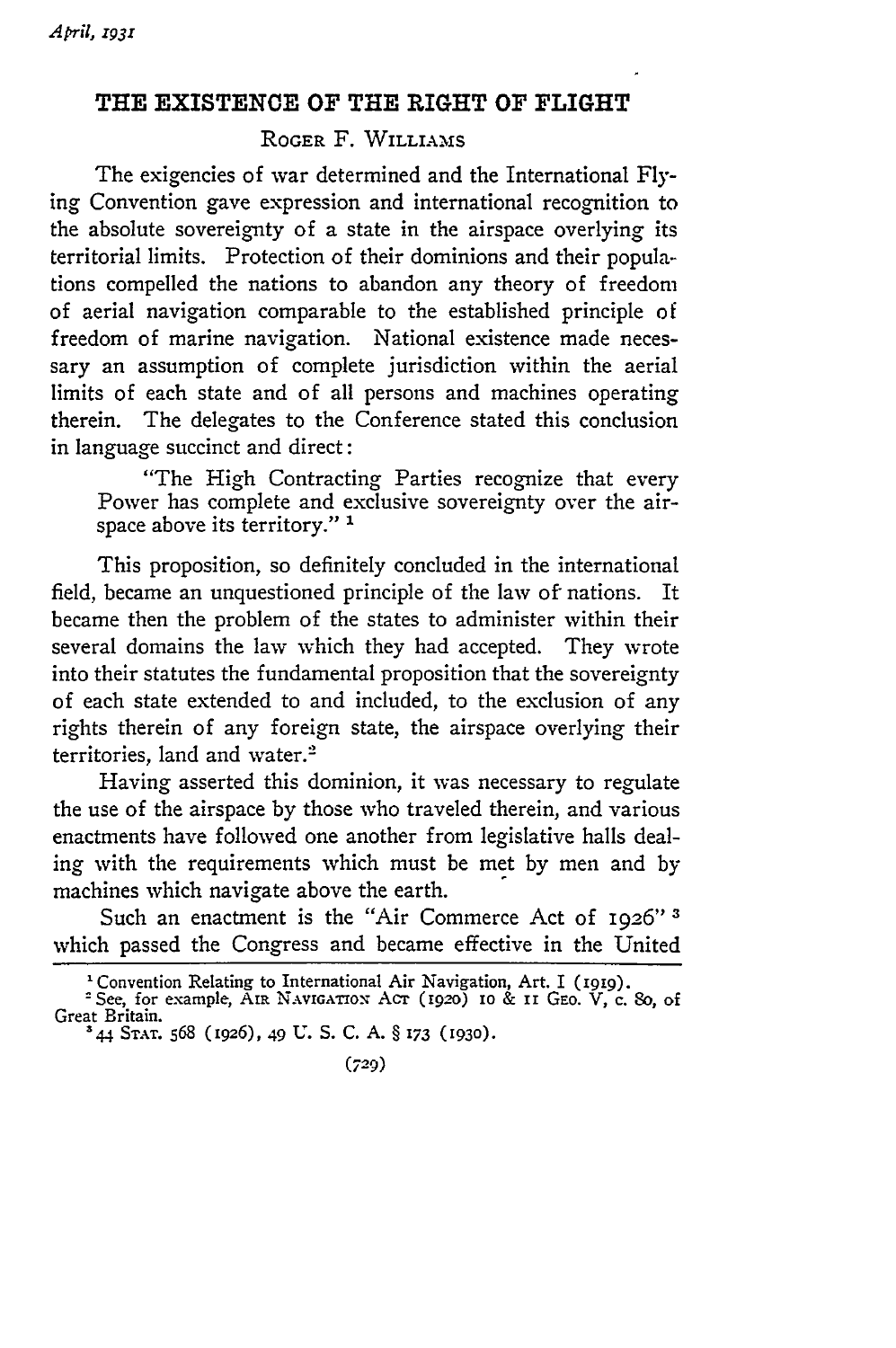States and its territories on May 2o, 1926. As did the other nations, the United States in this, its original statute controlling aerial navigation, asserted its sovereignty in its superincumbent airspace:<sup>4</sup>

"The Congress hereby declares that the Government of the United States has, to the exclusion of all foreign nations, complete sovereignty of the airspace over the lands and waters of the United States, including the Canal Zone."

In pursuance of this sovereignty the Congress extended its control into the new domain, or rather exercised for the first time the rights of control which had hitherto existed unexercised in the realm in which activity recently begun necessitated regulation.

Similarly, the individual states of the Union declared themselves supreme in their respective aerial territories. The Uniform State Law for Aeronautics expressed the principle as follows: **5**

"Sovereignty in the space above the lands and waters of this State is declared to rest in the State, except when granted to and assumed by the United States pursuant to a constitutional grant from the people of this State."

In the subsequent exercise of this sovereignty the legislative bodies of the states enacted regulatory measures providing for flight in the airspaces subject to their respective jurisdictions.<sup>6</sup>

After asserting the sovereignty of the federal government, the Congress declared that the airspace should be free for navigation above certain heights to be prescribed by the Secretary of

*<sup>&#</sup>x27;Ibid. §* 6a, 49 U. S. C. A. § 176.

UNIFORMf AERONAUTICS AcT. See **HANDBOOK** OF COMMISSIONERS **ON** UxI-FORi **STATE** LAWS (1922) **323.**

 $\degree$  It should be stated that not all of the 48 states of the Union have exercised their right to regulate flight. At the time of writing, there are such enactments in 42 states. These statutes vary considerably in the ex concern among lawmakers, executive boards and members of the several phases<br>of the aeronautical industry. There is at present a strong sentiment in favor of<br>uniformity of regulation and the National Council on Uniform Aero bility with the suggestion of means for its procurement. In the majority of the states the federal regulations promulgated under the authority of the Air Commerce Act are accepted.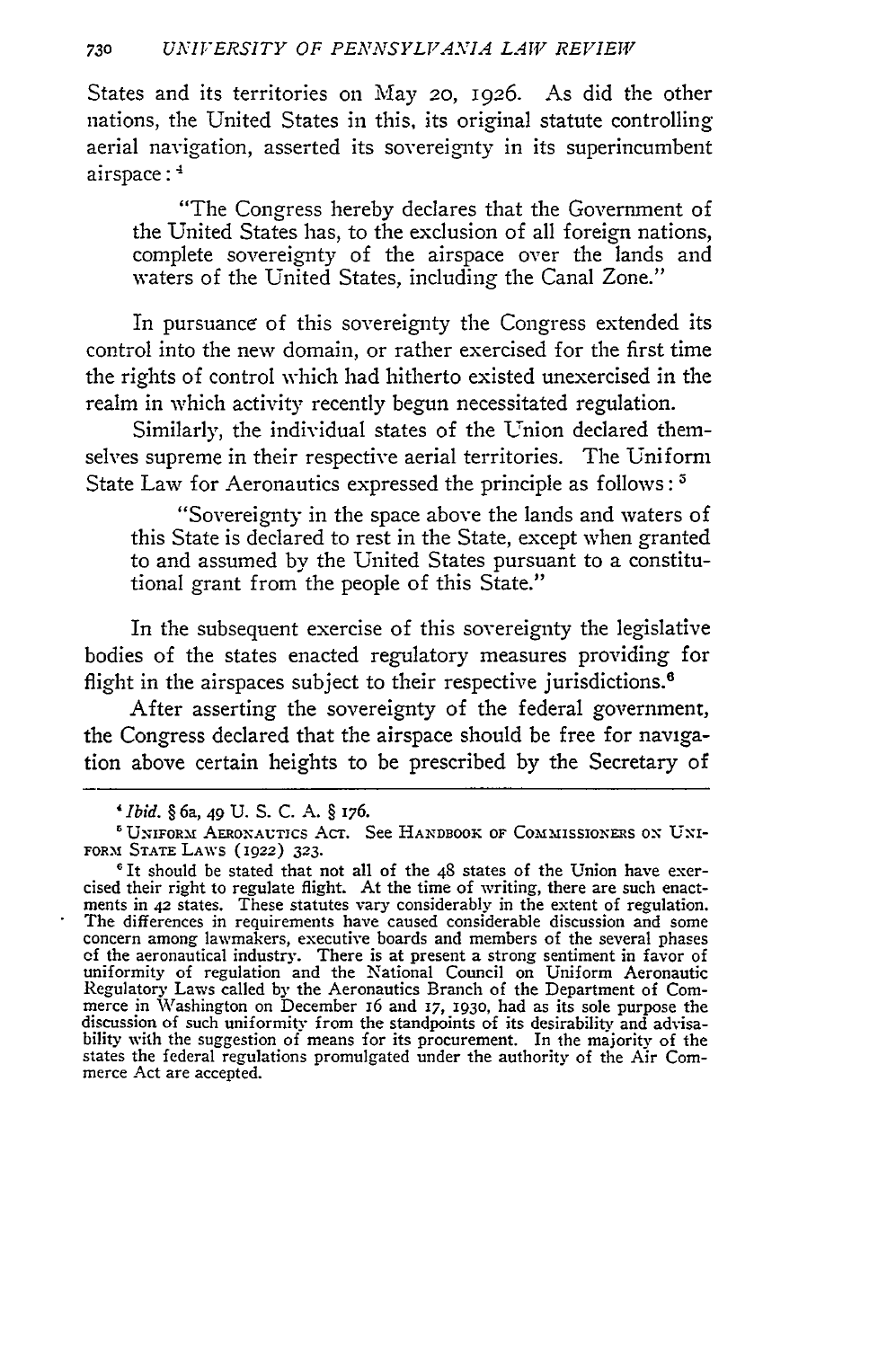Commerce under the authority vested in him by the statute. Freedom of navigation is stated in a provision reading: **-**

"As used in this Act, the term 'navigable airspace' means airspace above the minimum safe altitudes of flight prescribed by the Secretary of Commerce under section **3,** and such navigable airspace shall be subject to a public right of freedom of interstate and foreign air navigation in conformity with the requirements of this Act."

Congress did not restrict the discretion of the Secretary in the determination of the "navigable airspace" and hence we must conclude that so far as Congressional intention went, the entire airspace is "subject to a public right of freedom of air navigation" and that it is solely the necessity as seen by the Secretary of Commerce of prohibiting flights at certain low altitudes that prevents an aeronaut from flying wheresoever he wills.<sup>8</sup>

The Uniform State Law for Aeronautics, however, went somewhat further and took cognizance of the possible need of the underlying land owner to certain rights in the airspace above his plot of ground. It recognized an ownership, though qualified, of such airspace in the underlying land owner, and declared: **'**

"The ownership of the space above the lands and waters of this State is declared to be vested in the several owners of the surface beneath, subject to the right of flight described in section 4."

This right of flight which is reserved from the absolute ownership of the surface owner and which impairs the completeness of his title to the airspace, is provided for as follows: **10**

"Flight in aircraft over the lands and waters of this State is lawful, unless at such a low altitude as to interfere with the then existing use to which the land or water, or the space over the land or water, is put by the owner, or unless

**AIR** Com.MEcE AcT, *supra* note **3,** § **10,** 49 **U. S. C. A.** § iSo.

The federal regulations restrict flights to altitudes over 5oo feet in unthickly populated districts and to altitudes over iooo feet in more urban localities and at all times to such heights as will permit of the making of a forced landing in case of failure of the power plant.

o UNIFORMt **AERoNAUTIcs** AT, *supra* note **5,** § 3. *1 1 Ibid.* § 4.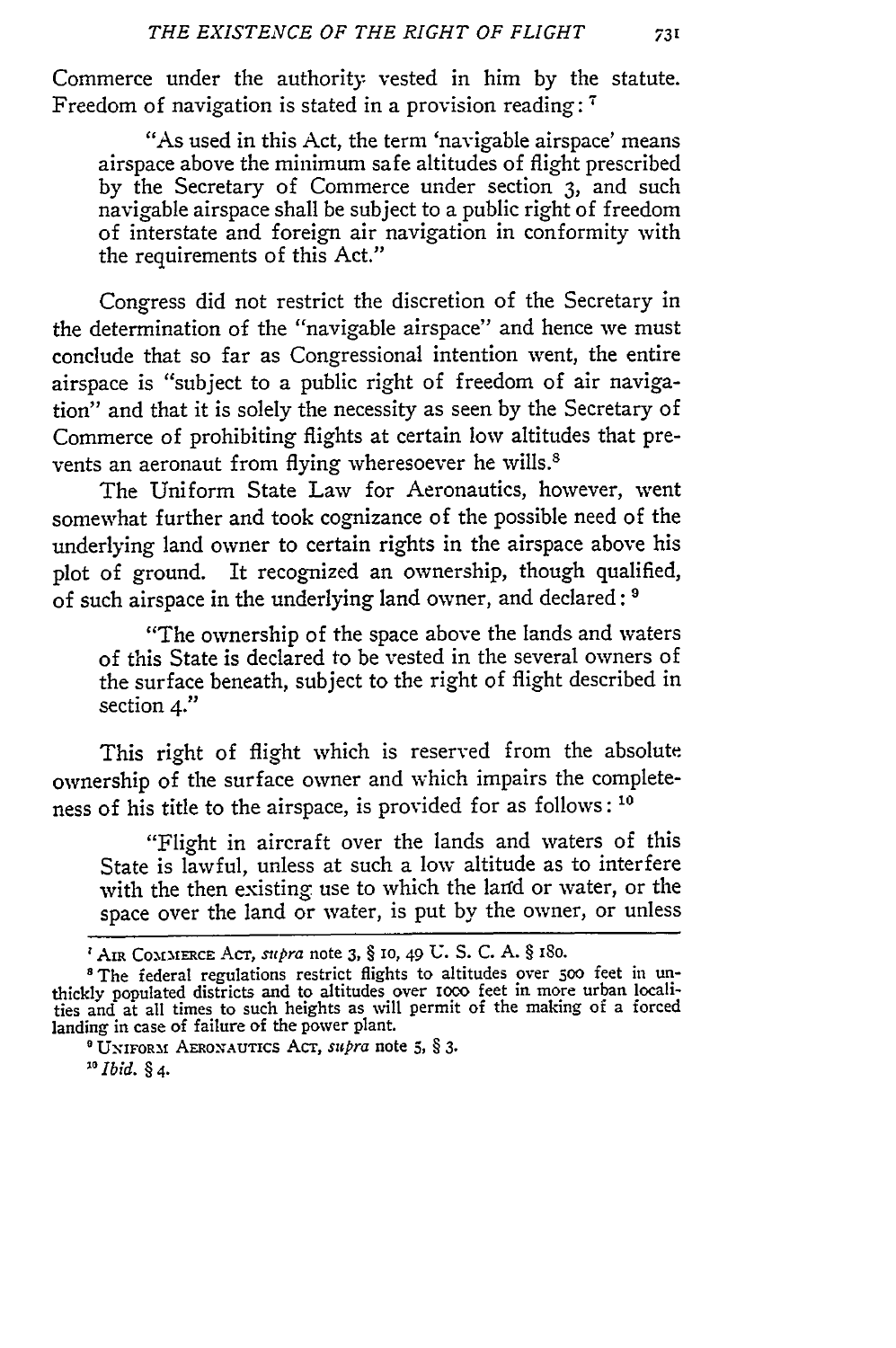so conducted as to be imminently dangerous to persons or property lawfully on the land or water beneath."

It will be noticed that there is no indication, either in the federal or the state enactments, of the source of this right to traverse the airspace. It is stated categorically to exist and existing property rights are declared to be subservient to it. No derivation of it is given, no justification of its creation deemed necessary.

The statement of a principle by legislation does not, of course, necessarily mean -that the principle stated is a valid enunciation of the law. Legislative enactment cannot make legal what is *per se* illegal. There exist certain rights which, for the benefit of organized society, cannot be abrogated and when an attempt to invade such rights occurs it is the attempt itself which must fall and not the rights which have been its subject. Examples of the failure of legislatures to invade this realm are repeatedly occurring and every pronouncement of the unconstitutionality of a statute is a determination of the inability of legislation to alter inviolate rights.

Yet the legality of the existence of the "right of flight" or "right of freedom of air navigation" is perhaps the most fundamental question which can be asked in all aeronautical law. It is no ancient right venerated by ages of the common law for it presents a problem unique to the present century. It is a principle for the validity of which we today must vouch or which we must reject at least in the absolute form in which it has been pronounced and almost universally accepted, for upon our determination and establishment of it in the philosophy of law depend inestimable and inconceived rights of future generations.

So far as the rights of the owner of the earth's surface in the airspace overlying his land have been adjudicated, it was until very recently accepted that his title to such airspace was complete. That he has rights of ownership therein is beyond question; that the airspace is property to which his title is absolute has never been decided though numerous cases have indicated an affirmative answer. We refer to the litigation involving overhanging eaves,<sup>11</sup>

**<sup>21</sup>** Smith v. Smith, io Mass. **302** (1872); Lawrence v. Hough, 35 N. J. Eq. **371 (1882).**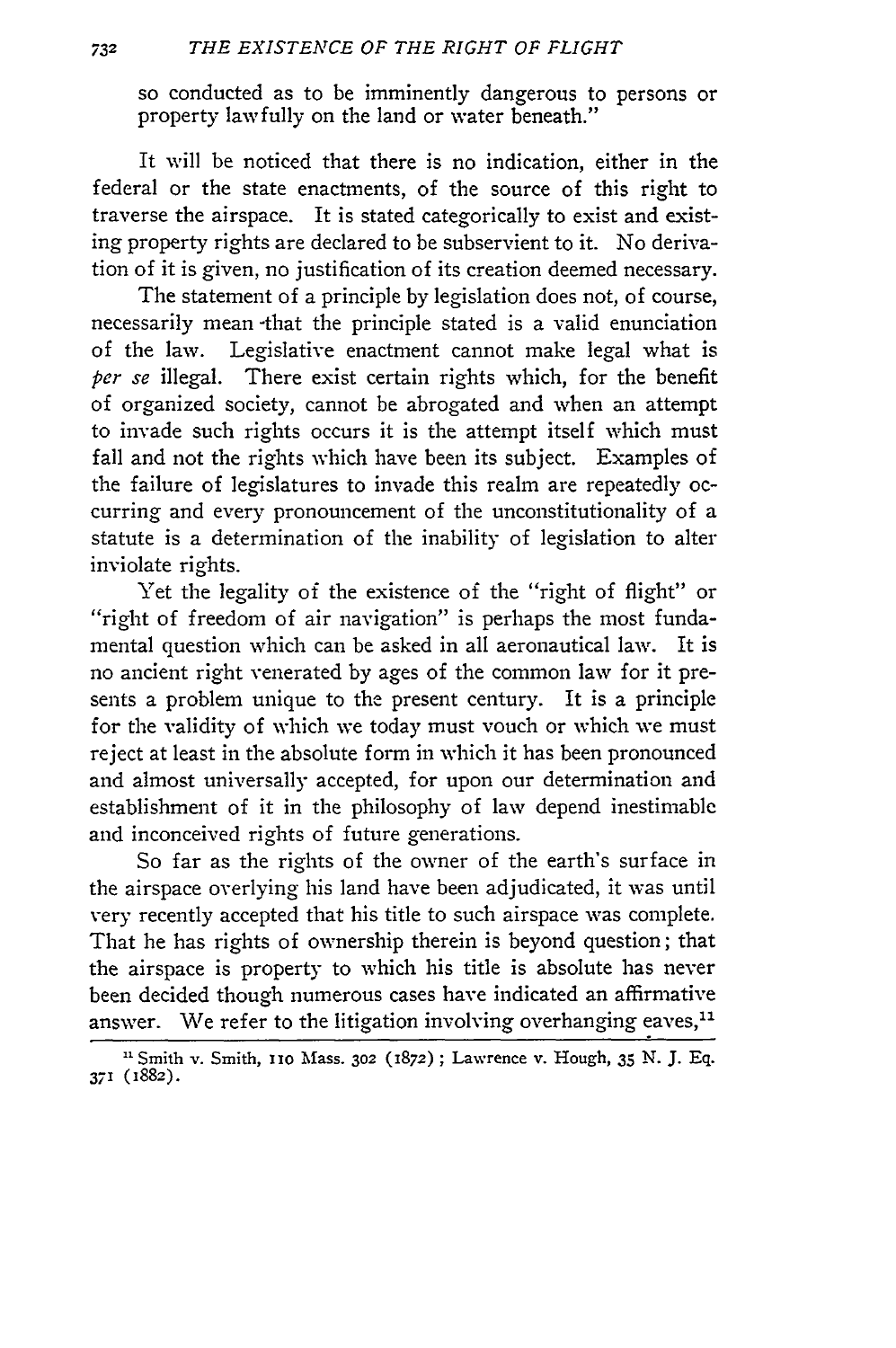cornices,<sup>12</sup> telephone wires,<sup>12</sup> leaning walls,<sup>14</sup> and shooting over another's land.<sup>15</sup> These cases have decided that insofar as their subject matters invaded that space which overlies the surface boundaries of the landowner, they invaded his property rights therein. The rights which the courts determined had thus been infringed are rights which are the attributes of real property.

Relying upon the authority of these cases for the statement that the landowner is also the possessor of rights in the airspace, which if they exist at ten feet above the surface must if they be rights attribute to real property be the same at one hundred or one thousand feet, there is at once propounded the query: How can there exist a right to navigate the air without the consent of the surface owners?

This right of air navigation, if it exists, must deprive the surface owner of certain of his property rights in the superimposed airspace. Such usurpation can under our law occur in two ways: **by** the exercise **by** the legislature of the power of eminent domain and **by** the exercise of the police power. These two powers of sovereignty are basically different both in the nature of the powers and in their exercise, but each of them invades or destroys property rights of individuals.

Eminent domain has been defined as "the right or power of a sovereign state to appropriate private property to particular uses, for the purpose of promoting the general welfare".<sup>16</sup> It is a right inherent in the state, paramount to any proprietary rights of the individual, and "has its foundation in the imperative law of necessity".<sup>17</sup> By virtue of it the state is empowered to take the property of a private owner for a use beneficial to the general welfare of the community. Insofar as the expropriation extends,

Harrington v. McCarthy, 169 Mass. 492, 48 N. E. *278* (1897); Wilmarth v. Woodcock, 58 Mich. 482, 25 N. W. 475 **(1885).**

<sup>&#</sup>x27;Butler v. Frontier Telephone Co., i86 N. Y. 486, **79** N. E. 716 (i9o6).

<sup>&</sup>quot;Barnes v. Berendes, **139** Cal. **32, 69** Pac. **491** (1902).

**<sup>1</sup>**Portsmouth Harbor Land & Hotel Co. v. U. S., **260** U. S. **327,** 43 Sup. Ct. **135** (1922) **;** Whittaker v. Stang-vick, ioo Minn. 386, **iII** N. W. *295* (1907); Herrin v. Sutherland, 74 Mont. 587, **241** Pac. **328 (1925).**

<sup>&</sup>lt;sup>16</sup> LEWIS, EMINENT DOMAIN (3d ed. 1909) § I.

7Jacobs v. Water Supply Co., **220** Pa. 388, 393, **69** Atl. 87o, 871 **(908).**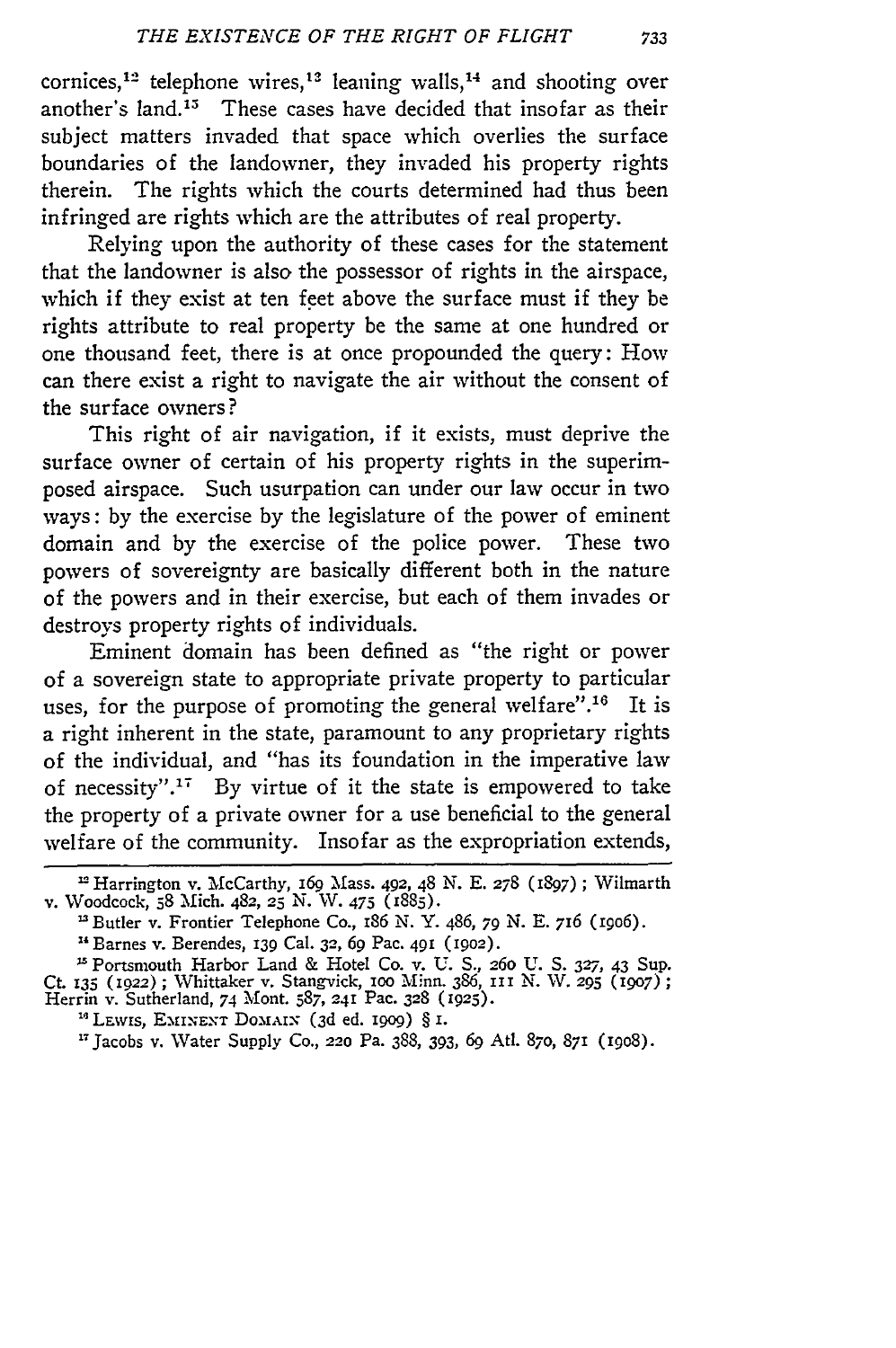it is complete and absolute and abrogates the entire rights of the individual in and his ownership of the property taken.

It can be exercised only by legislative authority and must be for a public benefit,<sup>18</sup> though the public benefit need not accrue to the entire community and it is sufficient if the purpose of the appropriation actually promotes the general welfare or convenience notwithstanding the fact that a lesser number of individuals may be peculiarly and directly benefited thereby.<sup>19</sup>

The determination of what is a public use is a question subject to unclearly defined limits, but broadly we may say that whatever enures to the benefit of the general welfare is a public use. The courts have declared this definition to apply to a wide variety of subjects and have stated that "if the proposed improvement tends to enlarge the resources, increase the industrial energies and promote the productive power of any considerable number of the community, the use is public".<sup>20</sup>

It would seem that this statement is somewhat excessive in its scope, but it indicates the extent to which the power of eminent domain has been applied and permits us to draw the conclusion that if it were considered necessary the courts would with no hesitation determine that the state could exercise this power over the airspace within its limits for the purpose of creating airways for aerial navigation. Exercising it in this manner would unquestionably promote the industrial welfare of the community even though it were urged the majority of the public would not realize any immediate benefit from such a taking. This would seem especially true since it has been declared that certain "intangible" rights appurtenant to real estate, such as the right of a riparian owner to access to the navigable portion of a stream, the right of light and air, may be appropriated without a condemnation of the land.<sup>21</sup>

**<sup>&#</sup>x27;** Clark v. Nash, **198** U. S. 361, **25** Sup. Ct. 676 (i9o5).

<sup>&#</sup>x27; Jacobs v. Water Supply Co., *supra* note *17;* Ryan v. Terminal Co., **102** Tenn. *in.* io S. W. 744 (1899); Wisconsin River Improvement Co. v. Pier, **137** Wis. **325,** II8 N. W. **857** (I908).

<sup>&#</sup>x27;Jacobs v. Water Supply Co., *stpra* note **17,** at 393, *69* Ati. at **871** ; Clark v. Nash, *supra* note **18.**

**<sup>&#</sup>x27;** State *ex rel.* Burrows v. Superior Court, 48 Wash. **277, 93** Pac. **423** (ipo8).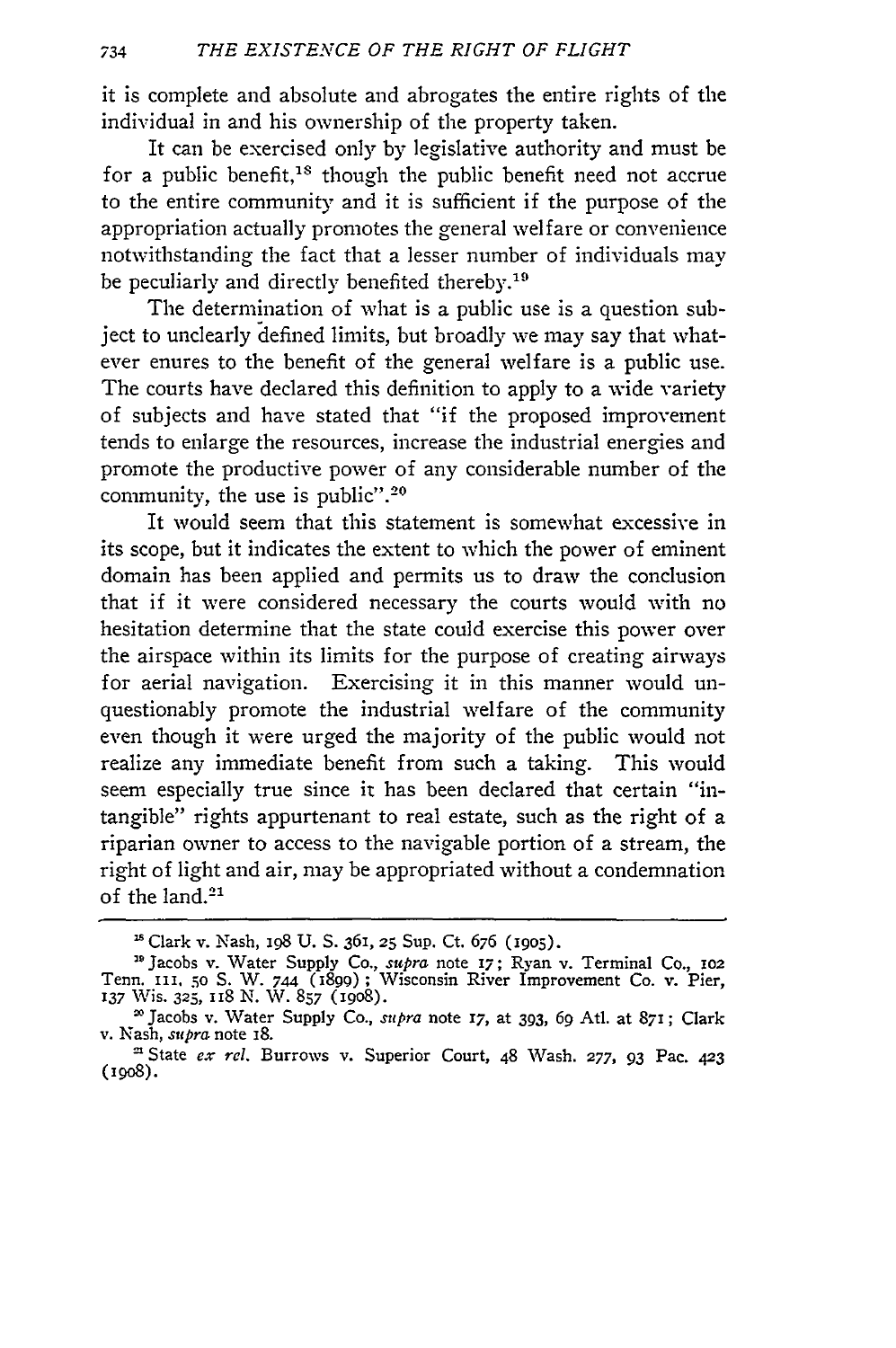This could be done, of course, only upon the payment of compensation for the property taken (the Federal Constitution by Article V and the Fourteenth Amendment requires compensation for property taken under the authority of the right of eminent domain, and the constitutions of the states contain similar provisions) which is an administrative problem requiring scrutiny of the facts in each particular case. It is possible that the injuries arising to the property owners might be considered so indirect that no claim for damages would be supported, since the injuries for which compensation is to be made must be real and substantial,<sup>22</sup> and consequential injuries have been held not included in the computation of damages for appropriation of property under this power.<sup>28</sup>

The police power, on the other hand, does not appropriate the property of the individual to a use beneficial to the public at large, but prevents the use of the property by the owner to the detriment of the public. The exercise of this power is not an expropriation of property but a prohibition of the use and enjoyment of property. It is an inhibitory power, essential to the sovereignty of the state, and one of regulation in the interests of organized society rather than an assertion of superior property rights by the sovereign. Every property owner is subject to this power on the principle that "all property is held under the implied obligation that the owner's use of it shall not be injurious to the community".<sup>24</sup> It has been described as "the power of the State **. . .** to prescribe regulations to promote the health, peace, morals, education, and good order of the people, and to legislate so as to increase the industries of the State, develop its resources, and add to its wealth and prosperity".<sup>25</sup> This definition includes many of the purposes for which the state may exercise its power of eminent domain,<sup>26</sup> and indeed the exercise of the two powers

<sup>-2</sup>Backus & Sons v. Fort Street Union Depot Co., *I69* **U.** S. **557,** I8 Sup. Ct. 445 (1898).

**I** Bedford v. U. S., **I92** U. S. *217,* 24 Sup. Ct. **238** (i9o4) **;** Stewart v. Rutland, **58** Vt. **12,** 4 Ati. 42o (i886).

<sup>-&#</sup>x27;-,fugler v. Kansas, **123 U. S. 623,** *665,* 8 Sup. Ct. **273, 299 (1887).**

SBarbier v. Connolly, **113** U. S. **27, 31, 5** Sup. Ct. 357, **359** (i885).

See *supra* note **20.**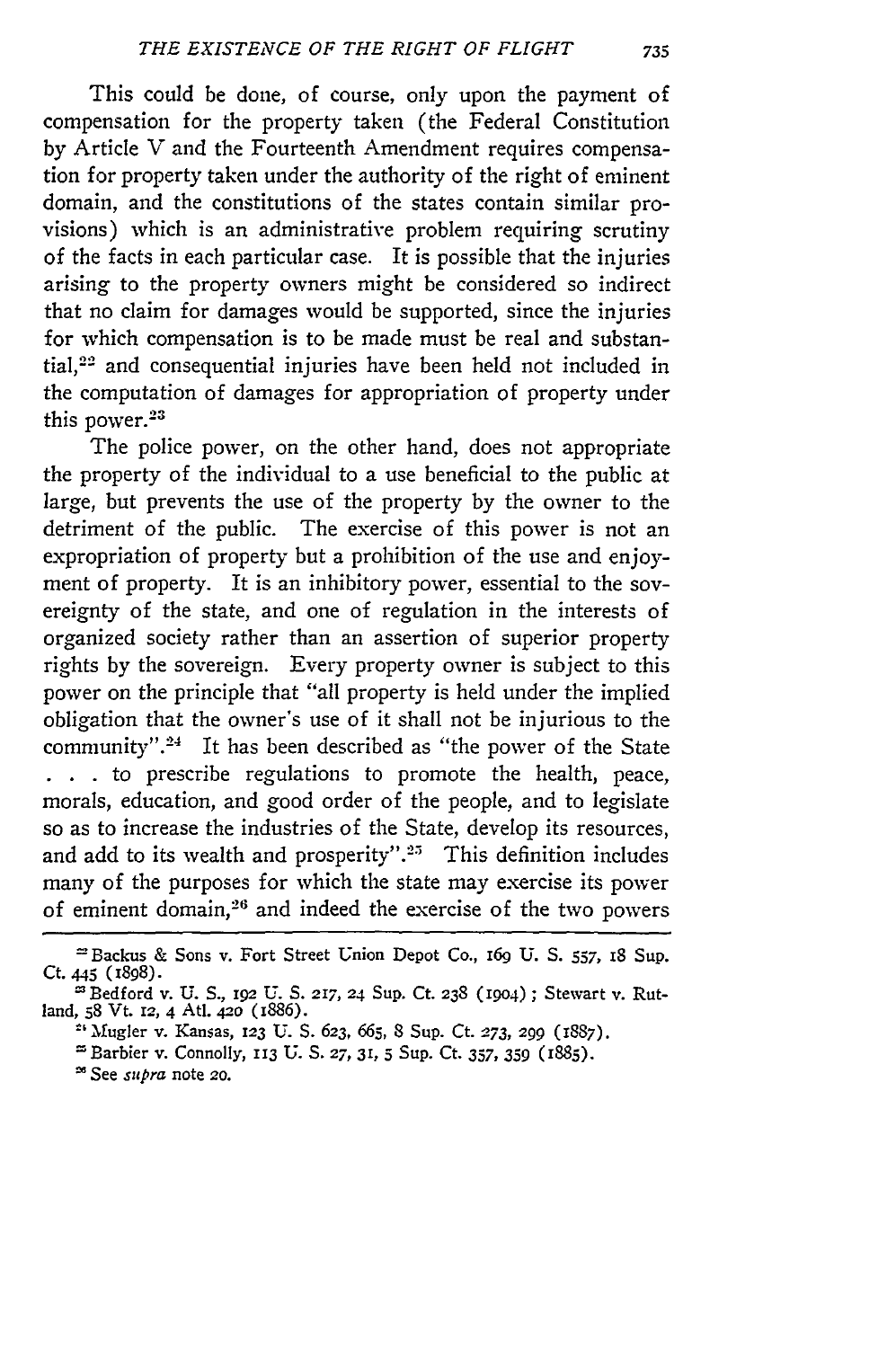often operates to very similar effects. The courts are, however, alert to the confiscation of property by an exercise of the police power and such a use of it will not be countenanced.

The police power *is,* in contrast with the power of eminent domain, exercisable without compensation to the property owner who is presumed to be benefited by that which promotes the general welfare. The prohibition of certain uses of property are not considered a taking or an appropriation of the property and will not entitle the property owner to damages.

"Such legislation does not disturb the owner in the control or use of his property for lawful purposes, nor restrict his right to dispose of it, but is only a declaration by the State that its use by any one, for certain forbidden purposes, is prejudicial to the public interests. **.** . . The power which the States have of prohibiting such use by individuals of their property as will be prejudicial to the health, the morals, or the safety of the public is not—and, consistently with the existence and safety of organized society, cannot be-burdened with the condition that the State must compensate such individual owners for pecuniary losses they may sustain, by reason of their not being permitted, by a noxious use of their property, to inflict injury upon the community." **<sup>27</sup>**

The police power, then, is exercisable only in the regulation of the use to which an owner puts his property. It is a limitation upon his rights of enjoyment therein, but does not deprive him of his ownership and in no way clouds his title thereto. His rights of alienation are as unrestricted as before the exercise of the power and the completeness of his title remains unaltered. His property is not subjected to any right in any other person or entity by police regulation. The exercise of the power has operated not on or against his property but against him in his use thereof.

Can then the right to navigate the airspace come within the application of this sovereign power? The right of flight resides in others than the property owner over whose land the flight is made. It does not forbid the use or occupation of the airspace

<sup>-</sup> Mugler v. Kansas, *supra* note **24,** at **696,** 8 Sup. Ct. at **3oi;** Chicago, etc., Ry. Co. v. Illinois, **2oo U.** S. 561, **26** Sup. Ct. **352** (igo6).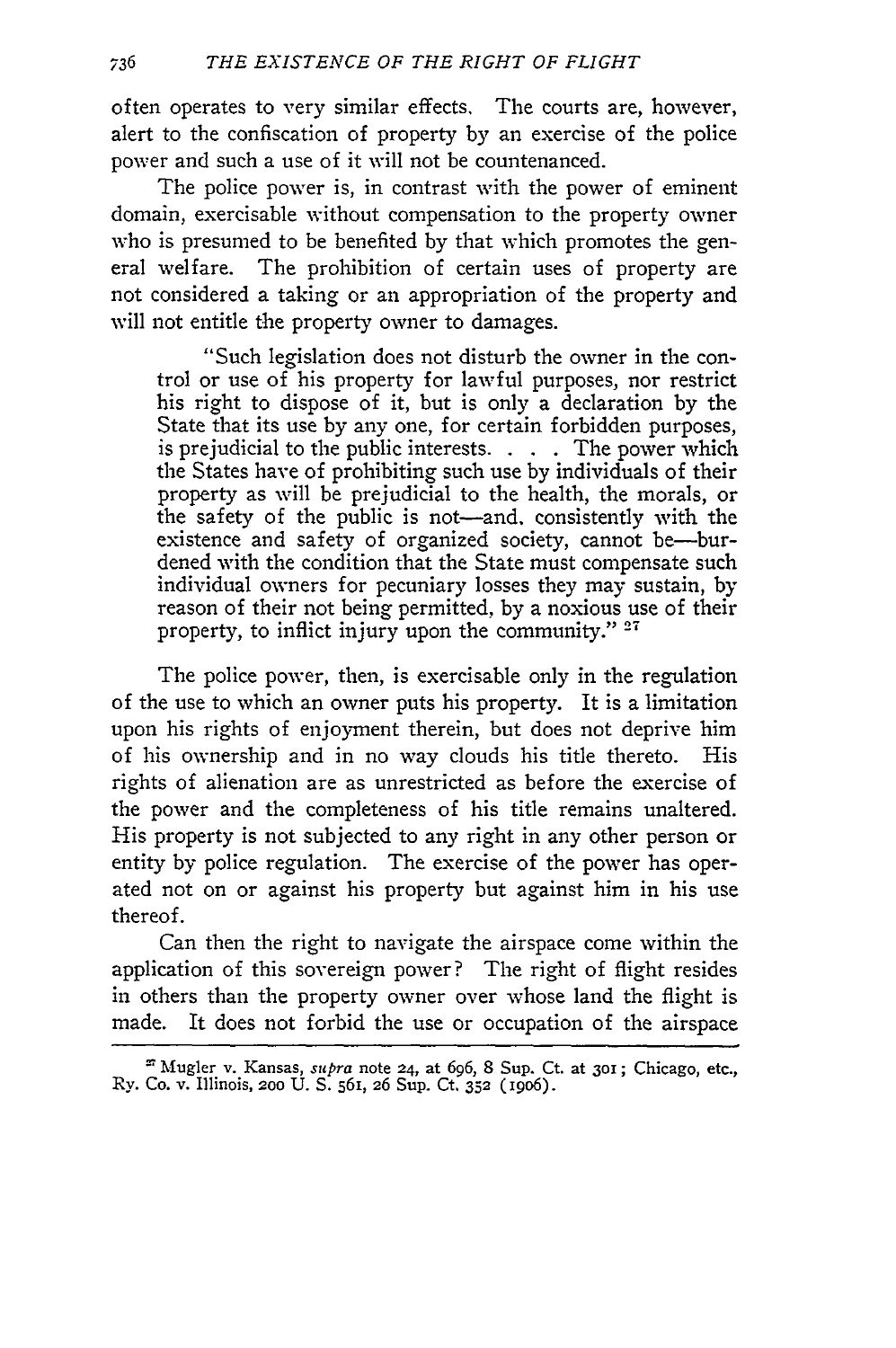by the land owner in any manner he may choose. It acts not upon his use of his property but subjects his property to a use by others. It is not an inhibitory regulation, but an affirmative assertion of a right in others. As such it must deprive him of certain rights which he hitherto possessed and can be not a regulation but must be a confiscation of his property. We must therefore conclude that no statement of the existence of a freedom of navigation in the airspace can be declared to have been an exercise of and be upheld under the police powers of a state or of the federal government.

Hence we find the right of flight is not inclusive within the scope of the police power because it operates as a direct deprivation of the property rights of the land owner, and thus resembles an appropriation by right of eminent domain. Eminent domain, however, can be exercised only by legislation. There must be an active affirmative assertion by the legislature of its intention to appropriate the property thus taken, and a mere statement of the existence of the right of flight cannot in itself act as a taking. In this matter of aerial navigation, an exercise of the power of eminent domain has not been made.

Yet the air is thronged with men and machines, traversing the nation almost as they will, without regard for the place of their passing other than in the interest of their own safety keeping as nearly as possible to developed and frequented airways. And this use of the upper regions is acquiesced in, not only by the governments which have in their legislation given their approval, but also by the public, the individuals over whose land the flights are made.

For this acceptance as of an established right of the winging of aviators wheresoever they wish, there must be a deep and underlying conviction in the public conscience of the fundamental rightness of the act. Since it is so universally accepted, it must likewise be as universally acknowledged, for it has passed the stage of acquiescence engendered in a curious and indulgent public by a novelty they cannot understand and only see to wonder. This acknowledgment can arise from no other source than a prevalent belief in the authority of those who fly to use the air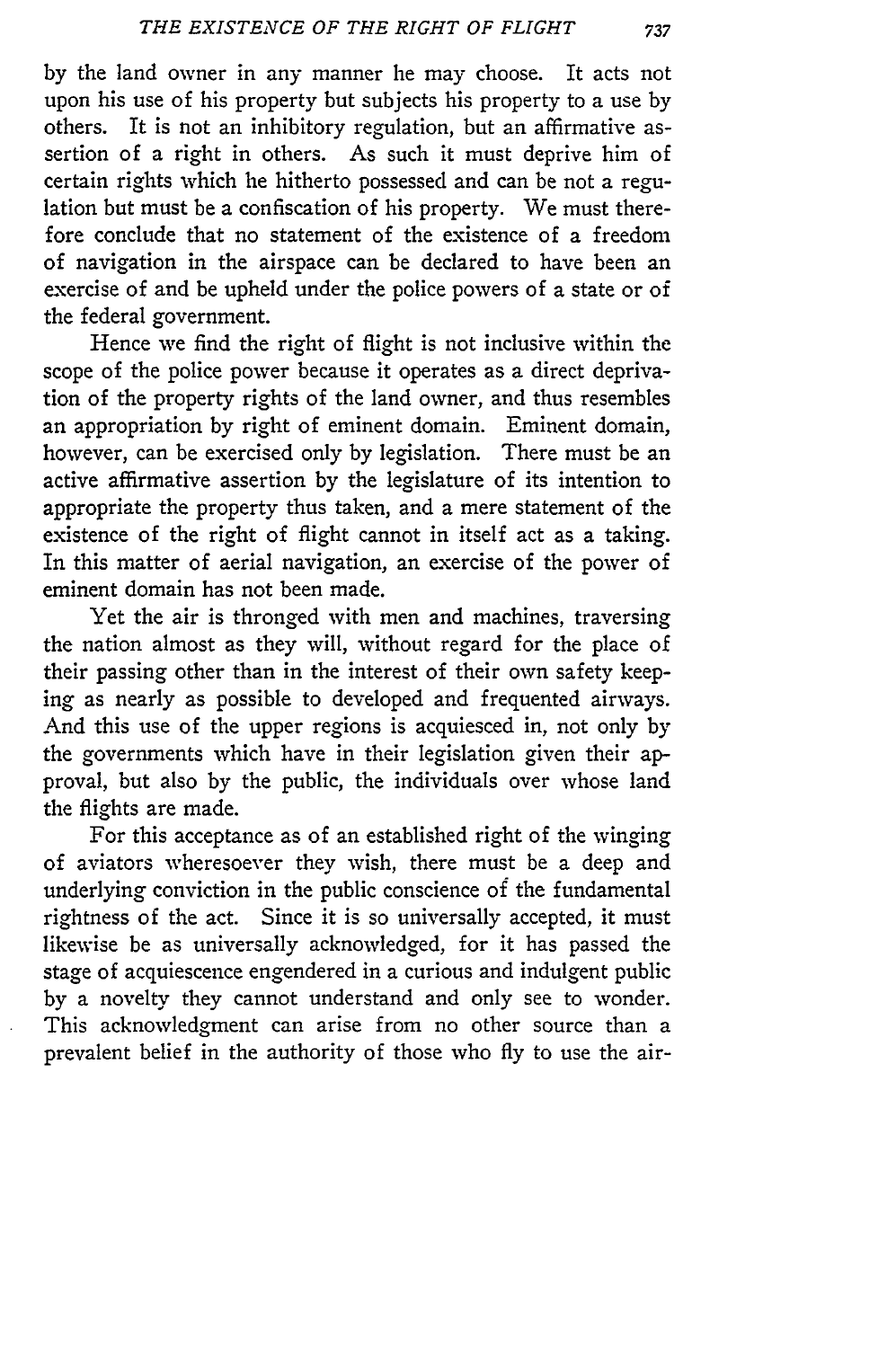space above the lands of every individual. The "right" has been assumed almost without question and its assumption indicates the conviction of the public that it exists.

It has been countenanced by the courts in several decisions which have not stated decisively that there exists a right to traverse another's airspace, but which have indirectly acknowledged its existence, conceding rather than deciding that the public has this right of flight. Thus we find, in *Johnson v. Curtiss Northwest Airplane Co., 2s* a civil court temporarily enjoining the flight of defendant's aircraft above the plaintiff's property at an altitude below **2000** feet, for the reason that "to apply the rule (of absolute ownership of the upper air) as contended for would render lawful air navigation impossible."

*Commonwealth v. Nevin and Smith* <sup>29</sup> concluded that a flight over the prosecutor's land was not a trespass within the contemplation of a criminal statute which provided penalties for an entry "upon land", the court declining to extend the meaning of that phrase to a flight through the air over the land.

More recently the right was tacitly acknowledged in an action for damages for personal injury arising from an accident caused by a flight of defendant's aircraft at an altitude below the minimum established by the Department of Commerce regulations.<sup>30</sup> Neither the court nor the litigants questioned the defendant's right to make a flight over the plaintiff's lands, confining themselves to a consideration of the applicability of the Department's regulations to the particular case.

*Smith v. New England Aircraft Company*<sup>31</sup> more directly raised the question in an action brought to enjoin the defendant from making flights "in such manner as to constitute a trespass and nuisance" over the plaintiff's property from the defendant's airport located contiguously. Certain flights made at altitudes of less than **I00** feet were held to constitute trespasses, the court citing with approval Pollock's suggestion that "the scope of pos-

<sup>=</sup> (1928) **U. S.** AVIATION REPORTS **42** (Dist. Ct., **2d** Jud. Dist., Mont. 1923).

**<sup>-</sup>'2** D. & C. **241 (Pa.** 1922) **;** (1928) U. S. AVIATION **REPORTS 39.** Neismonger v. Goodyear Tire & Rubber **Co., 35** F. **(2d) 761** (N. D. Ohio **1928),** (1929) U. **S.** AVIATION REPORTS **96.** See comment thereon (1929) 78 U. OF PA. L. REV. **663.** <sup>3170</sup>**N. E. 385 (Mass. 193o), (1930)** U. S. **AVIATION REPORTS** I.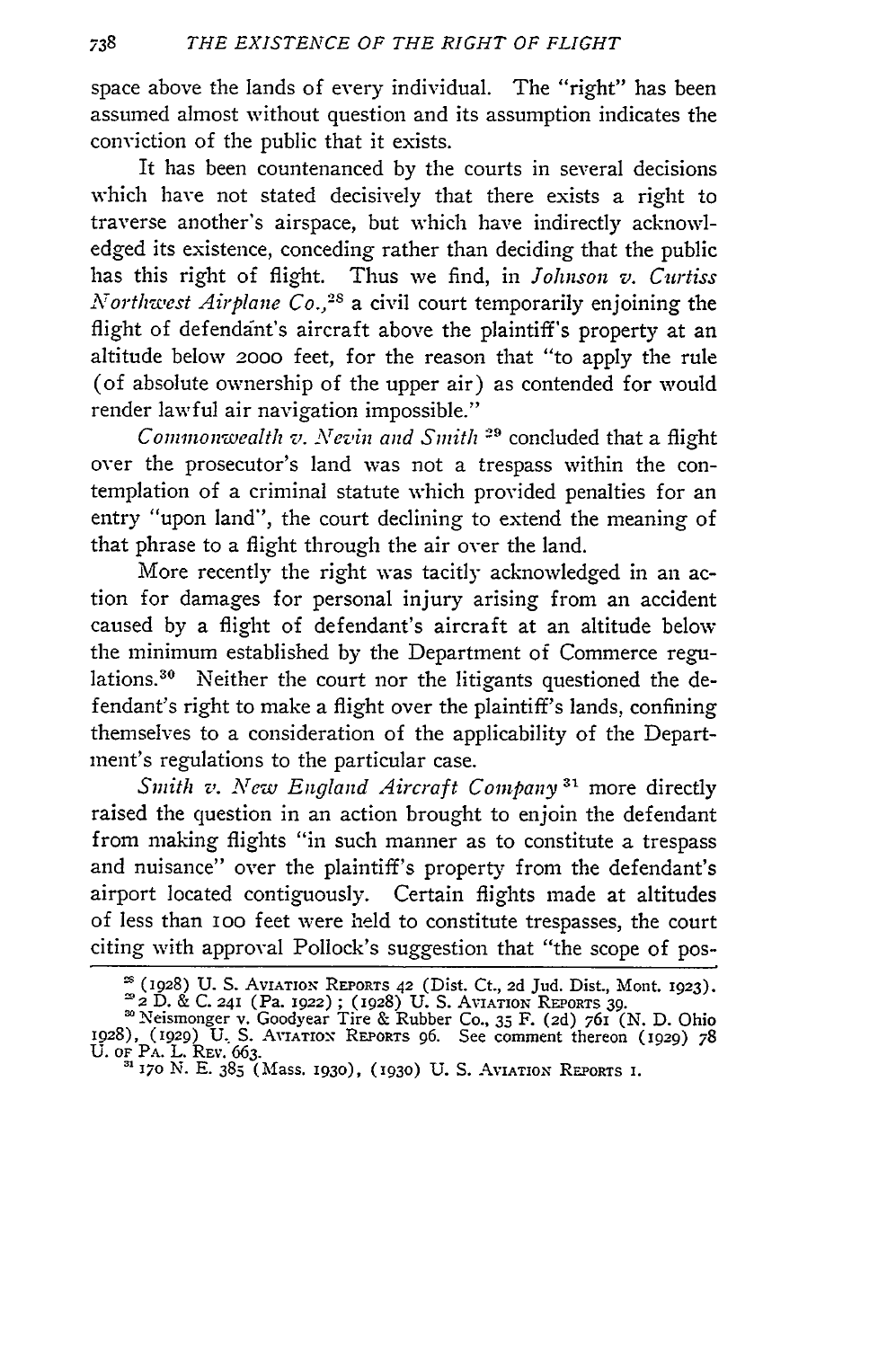sible trespass is limited by that of possible effective possession". $32$ No damages were directed for such trespasses, as the bill sought an injunction controlling flights which the court did not consider constituted a nuisance. As to other flights between altitudes of ioo and **500** feet, the court declined to rule, but held that the right of flight above **500** feet was legally given by statutes in an exercise of the police power. "So far as concerns property of the plaintiffs the regulation of **500** feet as the minimum altitude of flight by aircraft cannot rightly in our opinion be pronounced to be in excess of the permissible interference under the police power and under regulations of interstate commerce with the rights of the plaintiffs in the airspace above that height over their land." It is submitted that since the exercise of the police power operates against the use to which a property owner may put his property and is inhibitory on the proprietor, giving no rights in others as to such property, the ruling was incorrectly founded and cannot be supported.

The contention of the plaintiffs that the several federal and state enactments stating the right of aerial navigation and the regulations promulgated thereunder deprived them of their property contrary to their constitutional rights was dismissed on the same grounds and, it is submitted, is subject to attack for the same failure to distinguish the true functions and effect of the police power. It would seem that the court assumed rather than decided that the right to navigate the airspace existed.

*Swetland v. Curtiss Airports Corporation*<sup>33</sup> was an action similarly brought in equity to enjoin trespass by and nuisance fron the flight of aircraft from defendant's adjacent airport over the plaintiff's lands. The court extensively reviewed judicial statements in seeking a basis for its conclusion that the right of flight exists, but, as have others who have given the problem consideration, found no decisive holding controlling the question. It would seem that again the exercise of the police powers of the federal and state governments was fallen back upon to substantiate a rejection of the property owner's contentions.

**<sup>:^</sup>** PoLLocK, ToRTs **(13th** ed. 1929) **362.**

<sup>=41</sup> F. **(2d) gig (N. D.** Ohio i93o), **(1930)** U. **S. AvIATioN** REPORTS **21.**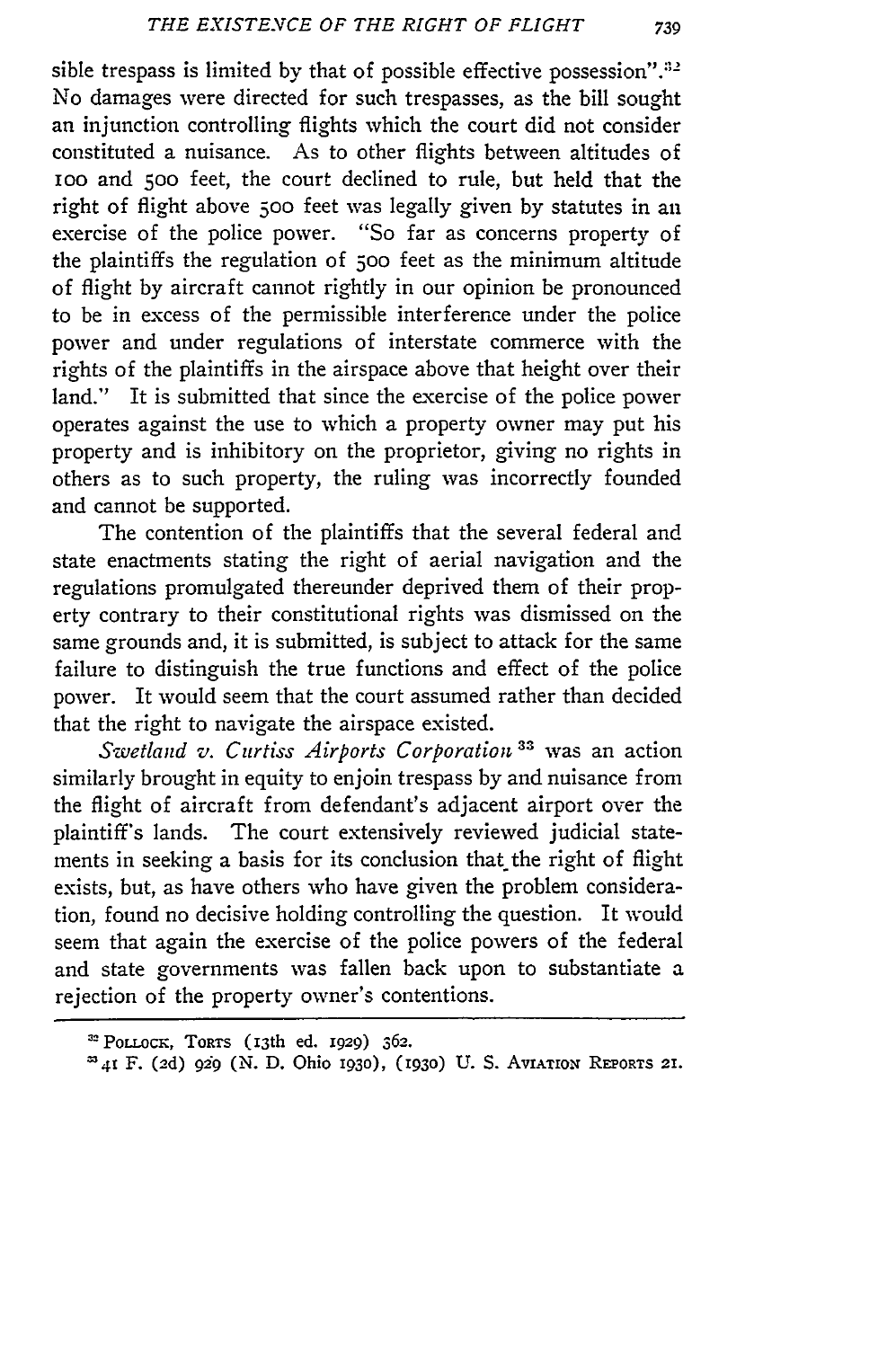Thus we find the acceptance by the public of the right of aviators to traverse the airspace being recognized by the courts who also indicate their belief in its existence and attempt a justification of it. Because eminent domain has not been used to create rights of way for flight, that other power of sovereignty, whose comprehensiveness has not been defined, is indicated as its source. This, as has been stated, does not appear to be applicable to the problem and seems rather to confuse than to clarify.

It is, however, apparent that the right will not be declared non-existent. It must be agreed that not only is it practiced but that its exercise is justified. It is a new right just now developing, as have evolved in the dim ages of the growth of law other rights. As other rights were recognized to exist, so this one must be recognized.

A statement of Chief Justice Gibson of Pennsylvania made in 1844 is unusually pertinent in this respect: **<sup>34</sup>**

"The truth is, the modern decisions evince a struggle of the judicial mind to escape from the narrow confines of the earlier precedents, bul without having as yet established principles adapted to the current transactions and convenience of the world."

Again the exigencies of social evolution require a readjustment of legal principles and legal values. This has happened before; it will unquestionably occur hereafter. The vastness of the American continent necessitated the discarding of the rule limiting the navigability of streams to those in which the ebb and flow of marine waters reflected themselves.<sup>35</sup> The colonization of the limitless spaces of our Western states required the right of all settlers to pasture their herds on the open prairies without regard to the ownership of the lands whereon they grazed.<sup>36</sup> The aridity of the Western states demanded the creation of water rights not tenable in other sections.<sup>37</sup>

**"** Clark v. Nash, 198 **U. S.** 361, **25** Sup. Ct. 676 (904).

Steinman **v.** Wilkins, 7 W. & **S.** 466, 467 (Pa. 1844).

<sup>&#</sup>x27;The Daniel Ball, IO Wall. **557 (U. S.** 1870).

<sup>&#</sup>x27;Buford v. Houtz, 133 **U. S. 320, 10** Sup. Ct. **305** (890).